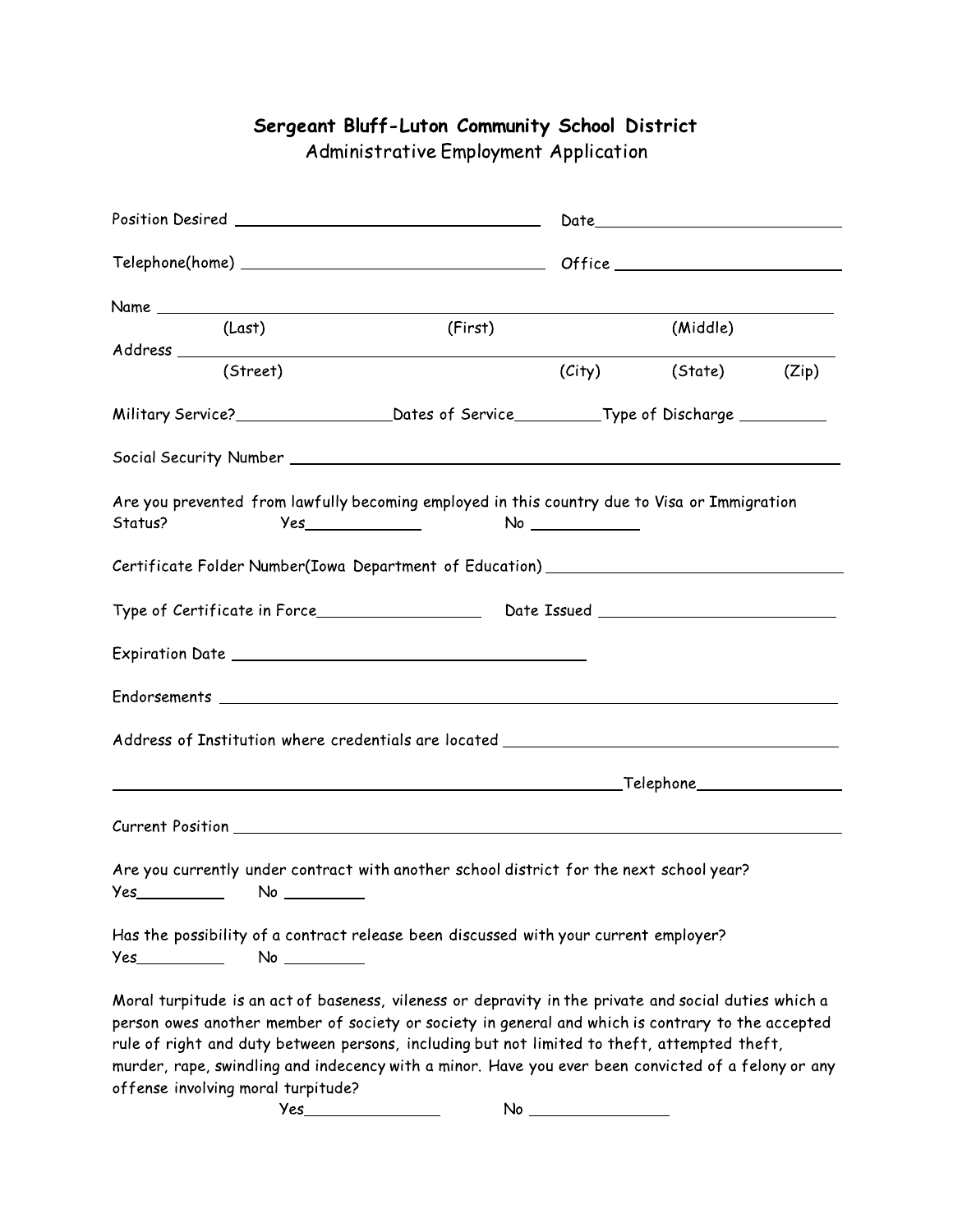## **Education**

| List College or University in order attended |                       |                                    |                                      |  |  |
|----------------------------------------------|-----------------------|------------------------------------|--------------------------------------|--|--|
| <b>NAME</b>                                  | <b>YEARS ATTENDED</b> | <b>GRADUATED-</b><br><b>YES/NO</b> | COLLEGE DEGREE<br><b>MAJOR FIELD</b> |  |  |
|                                              |                       |                                    |                                      |  |  |
|                                              |                       |                                    |                                      |  |  |
|                                              |                       |                                    |                                      |  |  |
|                                              |                       |                                    |                                      |  |  |
|                                              |                       |                                    |                                      |  |  |

## **Work Experience**

| . .<br>Employer/<br>Address | Phone | Dates<br>From/To | <b>Position Held</b> | Reason For<br>Leaving |
|-----------------------------|-------|------------------|----------------------|-----------------------|
|                             |       |                  |                      |                       |
|                             |       |                  |                      |                       |
|                             |       |                  |                      |                       |
|                             |       |                  |                      |                       |
|                             |       |                  |                      |                       |
|                             |       |                  |                      |                       |

## **Employment References**

| Name | Title | Complete Address | Day Phone |
|------|-------|------------------|-----------|
|      |       |                  |           |
|      |       |                  |           |
|      |       |                  |           |
|      |       |                  |           |
|      |       |                  |           |

Narrative Response-On a separate sheet of paper (1-3 pages), please write a response to each of the following questions:

- 1. What are your significant strengths that will help you be successful as an educational leader for our district?
- 2. What do you believe are the most important functions of the activities director and assistant high school principal?
- 3. How would you develop a good working relationship with the staff?
- 4. What things do you bring that will enhance our programming?
- 5. How important is evaluation? What process did you use and explain exactly how you did/ would do it?